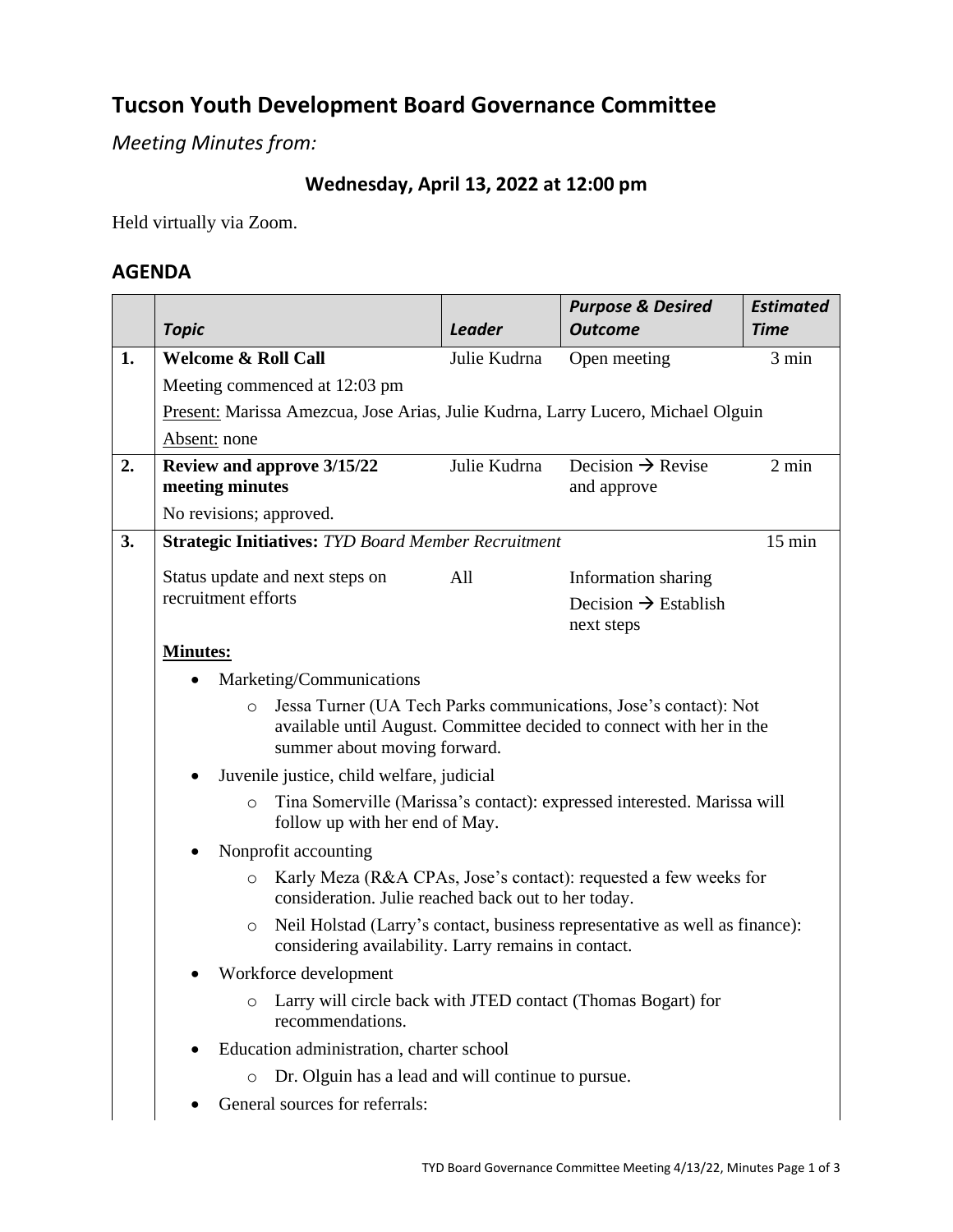|    | Marissa will review contacts from Start Up Tucson.<br>$\circ$                                                                                                                                                                                                                                                                                                                                                                                     |              |                                                                 |        |  |  |
|----|---------------------------------------------------------------------------------------------------------------------------------------------------------------------------------------------------------------------------------------------------------------------------------------------------------------------------------------------------------------------------------------------------------------------------------------------------|--------------|-----------------------------------------------------------------|--------|--|--|
| 4. | <b>Strategic Initiatives:</b> Bylaws Review & Revision                                                                                                                                                                                                                                                                                                                                                                                            |              |                                                                 | 30 min |  |  |
|    | What revisions to the current bylaws<br>are needed to support TYD's mission<br>and goals and effectively guide the<br>Board's actions and decisions?                                                                                                                                                                                                                                                                                              | All          | Discussion<br>Decision $\rightarrow$ Develop<br>recommendations |        |  |  |
|    | *Current focus areas:<br>• Article IV – Board of Directors<br>$\bullet$ Article VI – Officers<br>• Article $V$ – Meetings<br>$\bullet$ Article VIII – Committees<br>See Handout: Word document: "TYD Bylaws 10 13 2016 BGC rev" (running revisions)<br><b>Minutes:</b><br>The Committee continued working through Article IV, making recommended revisions<br>related to terms, vacancy, and removals. SEE EXHIBIT A of these minutes (below) for |              |                                                                 |        |  |  |
|    | recommended revisions.                                                                                                                                                                                                                                                                                                                                                                                                                            |              |                                                                 |        |  |  |
| 5. | <b>Unfinished Business</b>                                                                                                                                                                                                                                                                                                                                                                                                                        |              |                                                                 | 5 min  |  |  |
|    | Select next and/or regular meeting<br>date/time                                                                                                                                                                                                                                                                                                                                                                                                   | Julie Kudrna | Decision $\rightarrow$ Select<br>meeting date/time              |        |  |  |
|    | Next Committee meeting will be Monday May 9th at 12 pm via Zoom                                                                                                                                                                                                                                                                                                                                                                                   |              |                                                                 |        |  |  |
| 6. | <b>Adjourn</b>                                                                                                                                                                                                                                                                                                                                                                                                                                    | Julie Kudrna | Close meeting                                                   | 2 min  |  |  |
|    | Adjourned at 1:05 pm                                                                                                                                                                                                                                                                                                                                                                                                                              |              |                                                                 |        |  |  |

**Next meeting:** Monday May 9th at 12 pm

### **EXHIBIT A**

### ARTICLE IV- BOARD OF DIRECTORS

Section 3. Terms

Directors shall serve terms of three years. The term of office is the same for both TYD and the Charter School Governing Board. After his or hertheir -initial term, a director may succeed himself/herselfthemselves for only one additional consecutive term. After serving two consecutive terms, a director must vacate his/hertheir -position for at least one year before seeking re-election to another term.

Notwithstanding the above, there shall be staggered terms of office. To assist with ensuring this, a listing of current board members and their start and end dates for terms of office will be updated annually and maintained in the Board Manual. Notwithstanding the above, there shall be staggered terms of office. To create staggered terms, directors serving on the date these Amended and Restated Bylaws are adopted shall be considered to be in their initial term as a director as follows: